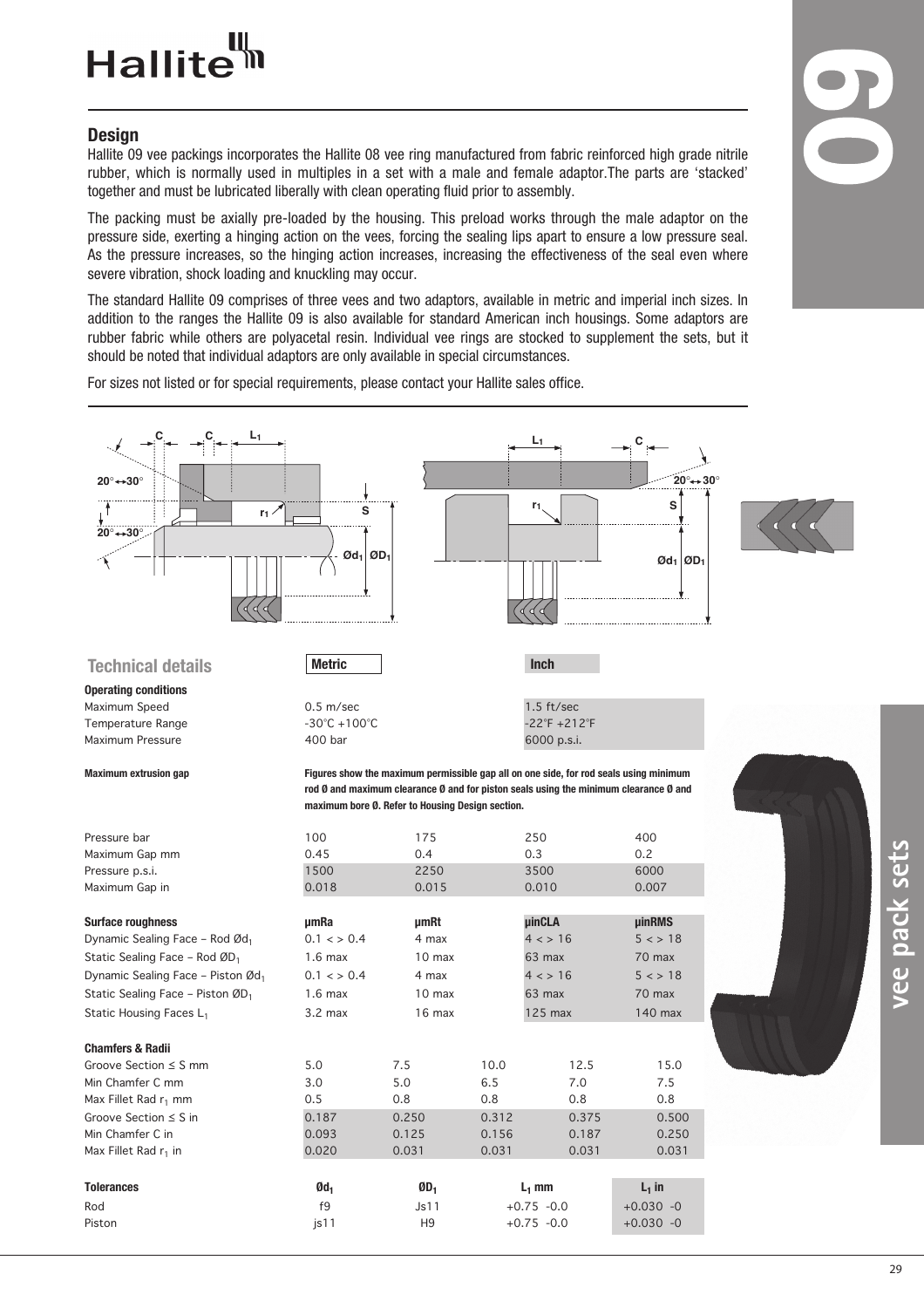# Hallite<sup>th</sup>





| $Qd_1$ | <b>TOL</b><br>f9 | ØD <sub>1</sub> | <b>TOL</b><br><b>Js11</b> | $L_1$<br>$+0.75 - 0.0$ | <b>PART</b><br>No. | $Qd_1$ | <b>TOL</b><br>f9 | ØD <sub>1</sub> | <b>TOL</b><br><b>Js11</b> | $L_1$<br>$+0.75 - 0.0$ | <b>PART</b><br>No. |
|--------|------------------|-----------------|---------------------------|------------------------|--------------------|--------|------------------|-----------------|---------------------------|------------------------|--------------------|
| 12     | $-0.016$         | 22              | $+0.055$                  | 16.00                  | 0188730            | 60     | $-0.030$         | 80              | $+0.095$                  | 32.00                  | 1208930            |
|        | $-0.059$         |                 | $-0.055$                  |                        |                    |        | $-0.104$         |                 | $-0.095$                  |                        |                    |
| 15     | $-0.016$         | 25              | $+0.055$                  | 16.00                  | 0189530            | 63     | $-0.030$         | 83              | $+0.095$                  | 32.00                  | 1209130            |
|        | $-0.059$         |                 | $-0.055$                  |                        |                    |        | $-0.104$         |                 | $-0.095$                  |                        |                    |
| 16     | $-0.016$         | 26              | $+0.055$                  | 16.00                  | 0190130            | 70     | $-0.030$         | 90              | $+0.095$                  | 30.00                  | 1209330            |
|        | $-0.059$         |                 | $-0.055$                  |                        |                    |        | $-0.104$         |                 | $-0.095$                  |                        |                    |
| 18     | $-0.016$         | 28              | $+0.055$                  | 16.00                  | 0190530            | 75     | $-0.030$         | 95              | $+0.095$                  | 30.00                  | 1209530            |
|        | $-0.059$         |                 | $-0.055$                  |                        |                    |        | $-0.104$         |                 | $-0.095$                  |                        |                    |
| 20     | $-0.020$         | 30              | $+0.065$                  | 16.00                  | 0190930            | 80     | $-0.030$         | 100             | $+0.095$                  | 30.00                  | 1209630            |
|        | $-0.072$         |                 | $-0.065$                  |                        |                    |        | $-0.104$         |                 | $-0.095$                  |                        |                    |
| 22     | $-0.020$         | 32              | $+0.065$                  | 16.00                  | 0191730            | 80     | $-0.030$         | 105             | $+0.095$                  | 44.00                  | 0984230            |
|        | $-0.072$         |                 | $-0.065$                  |                        |                    |        | $-0.104$         |                 | $-0.095$                  |                        |                    |
| 25     | $-0.020$         | 40              | $+0.065$                  | 22.50                  | 0192630            | 85     | $-0.036$         | 105             | $+0.110$                  | 30.00                  | 1209830            |
|        | $-0.072$         |                 | $-0.065$                  |                        |                    |        | $-0.123$         |                 | $-0.110$                  |                        |                    |
| 28     | $-0.020$         | 43              | $+0.065$                  | 22.50                  | 0193430            | 90     | $-0.036$         | 110             | $+0.095$                  | 30.00                  | 1210630            |
|        | $-0.072$         |                 | $-0.065$                  |                        |                    |        | $-0.123$         |                 | $-0.110$                  |                        |                    |
| 30     | $-0.020$         | 45              | $+0.065$                  | 22.50                  | 0193930            | 100    | $-0.036$         | 120             | $+0.095$                  | 30.00                  | 1210730            |
|        | $-0.072$         |                 | $-0.065$                  |                        |                    |        | $-0.123$         |                 | $-0.110$                  |                        |                    |
| 32     | $-0.025$         | 47              | $+0.080$                  | 22.50                  | 0194330            | 105    | $-0.036$         | 125             | $+0.095$                  | 30.00                  | 1203130            |
|        | $-0.087$         |                 | $-0.080$                  |                        |                    |        | $-0.123$         |                 | $-0.110$                  |                        |                    |
| 35     | $-0.025$         | 50              | $+0.080$                  | 22.50                  | 0195130            | 110    | $-0.036$         | 130             | $+0.095$                  | 30.00                  | 1195030            |
|        | $-0.087$         |                 | $-0.080$                  |                        |                    |        | $-0.123$         |                 | $-0.110$                  |                        |                    |
| 36     | $-0.025$         | 51              | $+0.080$                  | 22.50                  | 0196030            | 120    | $-0.036$         | 140             | $+0.095$                  | 30.00                  | 4137830            |
|        | $-0.087$         |                 | $-0.080$                  |                        |                    |        | $-0.123$         |                 | $-0.110$                  |                        |                    |
| 42     | $-0.025$         | 57              | $+0.080$                  | 22.50                  | 0196830            | 125    | $-0.043$         | 150             | $+0.125$                  | 34.00                  | 1215330            |
|        | $-0.087$         |                 | $-0.080$                  |                        |                    |        | $-0.143$         |                 | $-0.125$                  |                        |                    |
| 45     | $-0.025$         | 60              | $+0.080$                  | 22.50                  | 0197430            | 135    | $-0.043$         | 160             | $+0.125$                  | 34.00                  | 1197630            |
|        | $-0.087$         |                 | $-0.080$                  |                        |                    |        | $-0.143$         |                 | $-0.125$                  |                        |                    |
| 48     | $-0.025$         | 63              | $+0.080$                  | 22.50                  | 0197730            | 140    | $-0.043$         | 160             | $+0.125$                  | 33.00                  | 0677130            |
|        | $-0.087$         |                 | $-0.080$                  |                        |                    |        | $-0.143$         |                 | $-0.125$                  |                        |                    |
| 50     | $-0.025$         | 70              | $+0.080$                  | 30.00                  | 1208430            | 150    | $-0.043$         | 180             | $+0.125$                  | 45.00                  | 1220130            |
|        | $-0.087$         |                 | $-0.080$                  |                        |                    |        | $-0.143$         |                 | $-0.125$                  |                        |                    |
| 55     | $-0.030$         | 75              | $+0.095$                  | 30.00                  | 1208230            | 170    | $-0.043$         | 200             | $+0.125$                  | 45.00                  | 1224930            |
|        | $-0.104$         |                 | $-0.095$                  |                        |                    |        | $-0.143$         |                 | $-0.125$                  |                        |                    |
| 56     | $-0.030$         | 76              | $+0.095$                  | 32.00                  | 1208630            | 200    | $+0.050$         | 230             | $+0.145$                  | 45.00                  | 1225830            |
|        | $-0.104$         |                 | $-0.095$                  |                        |                    |        | $-0.165$         |                 | $-0.145$                  |                        |                    |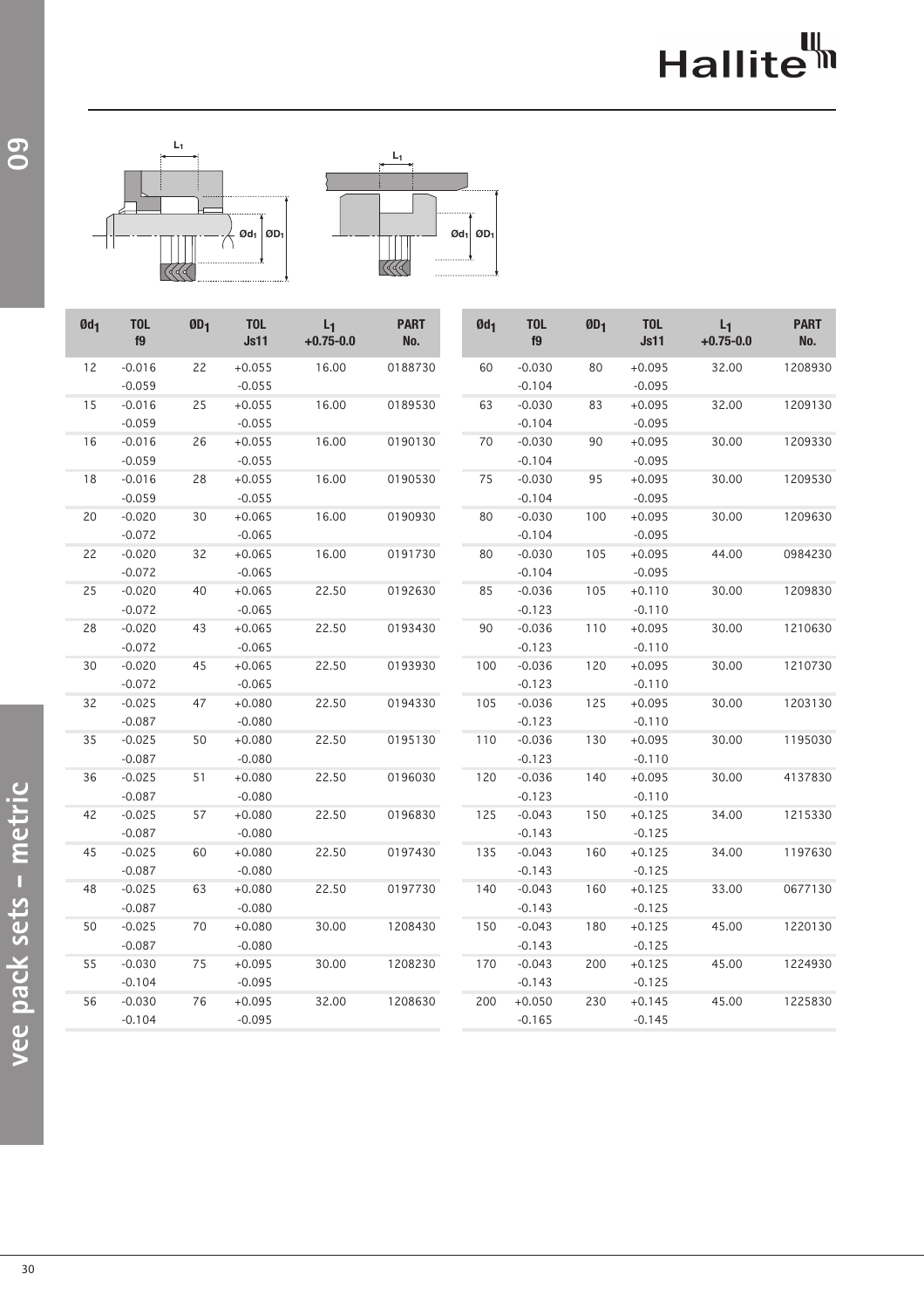# Hallite<sup>th</sup>



| $Qd_1$ | <b>TOL</b><br>f9       | ØD <sub>1</sub> | <b>TOL</b><br><b>Js11</b> | $L_1$<br>$+0.030 - 0.0$ | <b>PART</b><br>No. | $Qd_1$ | <b>TOL</b><br>f9       | ØD <sub>1</sub> | <b>TOL</b><br><b>Js11</b> | $L_1$<br>$+0.030 - 0.0$ | <b>PART</b><br>No. |
|--------|------------------------|-----------------|---------------------------|-------------------------|--------------------|--------|------------------------|-----------------|---------------------------|-------------------------|--------------------|
| 0.500  | $-0.0006$<br>$-0.0023$ | 1.000           | $+0.003$<br>$-0.003$      | 0.715                   | 6530830            | 2.500  | $-0.0012$<br>$-0.0041$ | 3.250           | $+0.005$<br>$-0.005$      | 1.222                   | 4002530            |
| 0.750  | $-0.0008$              | 1.250           | $+0.003$                  | 0.875                   | 1735140            | 2.750  | $-0.0012$              | 3.250           | $+0.005$                  | 0.795                   | 4182430            |
|        | $-0.0028$              |                 | $-0.003$                  |                         |                    |        | $-0.0041$              |                 | $-0.005$                  |                         |                    |
| 0.875  | $-0.0008$              | 1.375           | $+0.003$                  | 0.825                   | 4135930            | 2.750  | $-0.0012$              | 3.500           | $+0.005$                  | 0.978                   | 4008430            |
|        | $-0.0028$              |                 | $-0.003$                  |                         |                    |        | $-0.0041$              |                 | $-0.005$                  |                         |                    |
| 1.000  | $-0.0008$              | 1.375           | $+0.003$                  | 0.675                   | 4138630            | 3.000  | $-0.0014$              | 3.500           | $+0.005$                  | 0.725                   | 4130730            |
|        | $-0.0028$              |                 | $-0.003$                  |                         |                    |        | $-0.0048$              |                 | $-0.005$                  |                         |                    |
| 1.000  | $-0.0008$              | 1.500           | $+0.003$                  | 0.710                   | 0183330            | 3.000  | $-0.0014$              | 3.625           | $+0.005$                  | 0.918                   | 4001530            |
|        | $-0.0028$              |                 | $-0.003$                  |                         |                    |        | $-0.0048$              |                 | $-0.005$                  |                         |                    |
| 1.125  | $-0.0008$              | 1.625           | $+0.003$                  | 0.775                   | 4136030            | 3.000  | $-0.0014$              | 3.750           | $+0.005$                  | 1.159                   | 0636930*           |
|        | $-0.0028$              |                 | $-0.003$                  |                         |                    |        | $-0.0048$              |                 | $-0.005$                  |                         |                    |
| 1.125  | $-0.0008$              | 1.750           | $+0.003$                  | 1.065                   | 4115330            | 3.250  | $-0.0014$              | 4.000           | $+0.005$                  | 0.960                   | 4008330            |
|        | $-0.0028$              |                 | $-0.003$                  |                         |                    |        | $-0.0048$              |                 | $-0.005$                  |                         |                    |
| 1.250  | $-0.0010$              | 1.750           | $+0.003$                  | 0.785                   | 4102530            | 3.375  | $-0.0014$              | 4.000           | $+0.005$                  | 0.833                   | 4002730            |
|        | $-0.0034$              |                 | $-0.003$                  |                         |                    |        | $-0.0048$              |                 | $-0.005$                  |                         |                    |
| 1.500  | $-0.0010$              | 2.000           | $+0.004$                  | 0.710                   | 4007630            | 3.375  | $-0.0014$              | 4.125           | $+0.005$                  | 1.236                   | 4134030            |
|        | $-0.0034$              |                 | $-0.004$                  |                         |                    |        | $-0.0048$              |                 | $-0.005$                  |                         |                    |
| 1.500  | $-0.0010$              | 2.125           | $+0.004$                  | 1.000                   | 4002130            | 3.500  | $-0.0014$              | 4.000           | $+0.005$                  | 0.825                   | 1461130            |
|        | $-0.0034$              |                 | $-0.004$                  |                         |                    |        | $-0.0048$              |                 | $-0.005$                  |                         |                    |
| 1.750  | $-0.0010$              | 2.250           | $+0.004$                  | 0.825                   | 1461530            | 3.500  | $-0.0014$              | 4.250           | $+0.005$                  | 1.086                   | 4115830            |
|        | $-0.0034$              |                 | $-0.004$                  |                         |                    |        | $-0.0048$              |                 | $-0.005$                  |                         |                    |
| 1.750  | $-0.0010$              | 2.375           | $+0.004$                  | 1.000                   | 4135130            | 3.750  | $-0.0014$              | 4.375           | $+0.005$                  | 0.900                   | 1365330            |
|        | $-0.0034$              |                 | $-0.004$                  |                         |                    |        | $-0.0048$              |                 | $-0.005$                  |                         |                    |
| 1.875  | $-0.0010$              | 2.500           | $+0.004$                  | 0.950                   | 4136230            | 3.750  | $-0.0014$              | 4.500           | $+0.005$                  | 1.090                   | 0755731*           |
|        | $-0.0034$              |                 | $-0.004$                  |                         |                    |        | $-0.0048$              |                 | $-0.005$                  |                         |                    |
| 2.000  | $-0.0012$              | 2.500           | $+0.004$                  | 0.715                   | 4007430            | 3.875  | $-0.0014$              | 4.500           | $+0.005$                  | 0.878                   | 4001930            |
|        | $-0.0041$              |                 | $-0.004$                  |                         |                    |        | $-0.0048$              |                 | $-0.005$                  |                         |                    |
| 2.000  | $-0.0012$              | 2.625           | $+0.004$                  | 0.898                   | 6557940            | 4.000  | $-0.0014$              | 4.500           | $+0.005$                  | 0.775                   | 6565930            |
|        | $-0.0041$              |                 | $-0.004$                  |                         |                    |        | $-0.0048$              |                 | $-0.005$                  |                         |                    |
| 2.000  | $-0.0012$              | 2.750           | $+0.004$                  | 0.986                   | 6575730            | 4.000  | $-0.0014$              | 4.750           | $+0.005$                  | 1.000                   | 6573130            |
|        | $-0.0041$              |                 | $-0.004$                  |                         |                    |        | $-0.0048$              |                 | $-0.005$                  |                         |                    |
| 2.250  | $-0.0012$              | 2.750           | $+0.004$                  | 0.705                   | 6555230            | 4.000  | $-0.0014$              | 5.000           | $+0.005$                  | 1.440                   | 0563630            |
|        | $-0.0041$              |                 | $-0.004$                  |                         |                    |        | $-0.0048$              |                 | $-0.005$                  |                         |                    |
| 2.250  | $-0.0012$              | 2.875           | $+0.004$                  | 0.937                   | 6530730            | 4.250  | $-0.0014$              | 5.000           | $+0.005$                  | 1.090                   | 0299330            |
|        | $-0.0041$              |                 | $-0.004$                  |                         |                    |        | $-0.0048$              |                 | $-0.005$                  |                         |                    |
| 2.250  | $-0.0012$              | 3.000           | $+0.004$                  | 0.960                   | 4008030            | 5.000  | $-0.0016$              | 6.000           | $+0.005$                  | 1.765                   | 0307530*           |
|        | $-0.0041$              |                 | $-0.004$                  |                         |                    |        | $-0.0056$              |                 | $-0.005$                  |                         |                    |
| 2.375  | $-0.0012$              | 3.000           | $+0.004$                  | 0.990                   | 4129530            | 5.250  | $-0.0016$              | 6.000           | $+0.005$                  | 1.055                   | 0411130            |
|        | $-0.0041$              |                 | $-0.004$                  |                         |                    |        | $-0.0056$              |                 | $-0.005$                  |                         |                    |
| 2.500  | $-0.0012$              | 3.000           | $+0.004$                  | 0.777                   | 0334330            | 5.500  | $-0.0016$              | 6.500           | $+0.005$                  | 1.175                   | 0048430            |
|        | $-0.0041$              |                 | $-0.004$                  |                         |                    |        | $-0.0056$              |                 | $-0.005$                  |                         |                    |
| 2.500  | $-0.0012$              | 3.125           | $+0.004$                  | 0.961                   | 4122230            | 6.000  | $-0.0016$              | 6.500           | $+0.005$                  | 0.675                   | 1207030            |
|        | $-0.0041$              |                 | $-0.004$                  |                         |                    |        | $-0.0056$              |                 | $-0.005$                  |                         |                    |

\* Supplied with OD anti-extrusion ring.